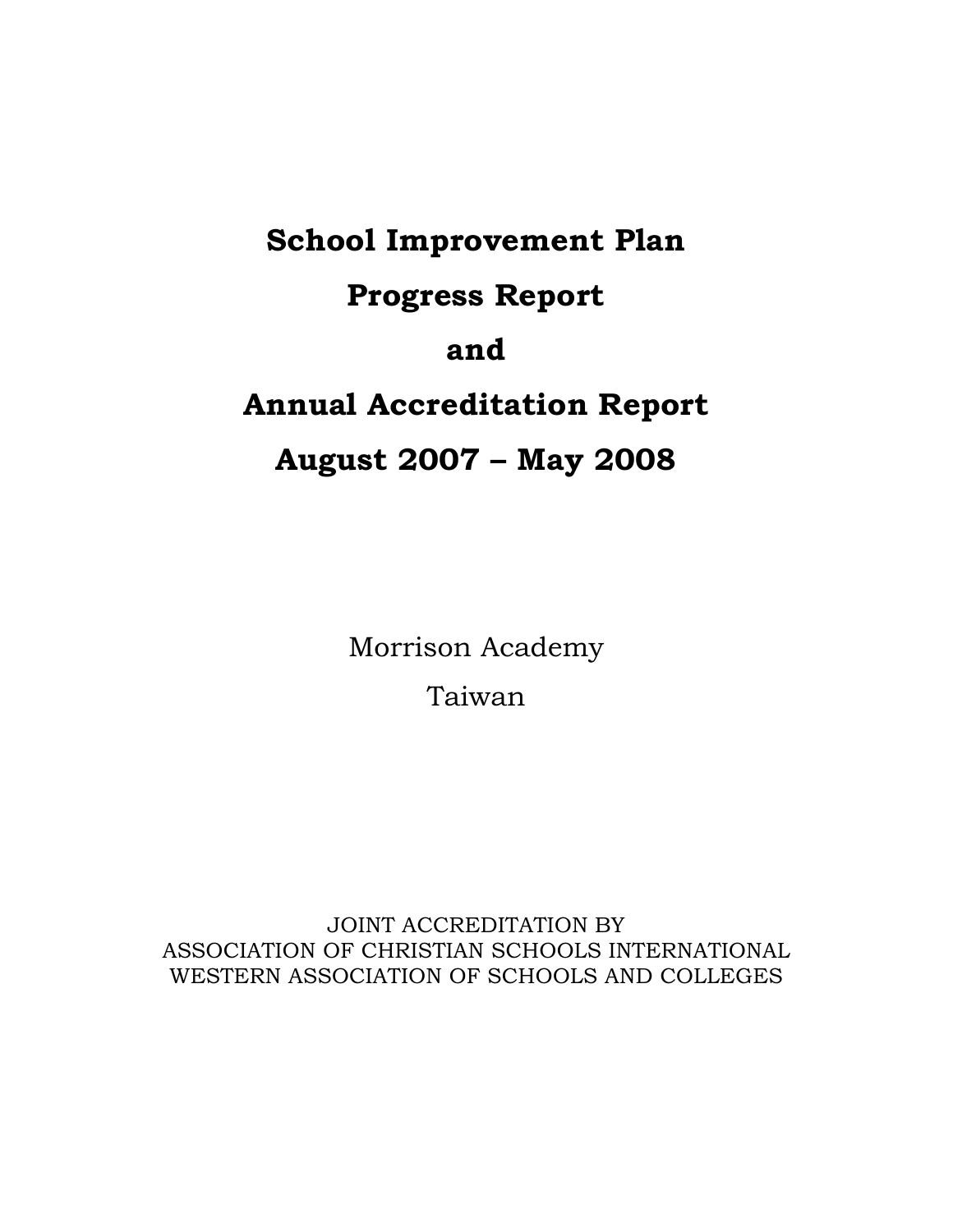# **Table of Contents**

| $\mathbf{I}$  |                                                                              |  |
|---------------|------------------------------------------------------------------------------|--|
| $\mathbf H$   |                                                                              |  |
| Ш             |                                                                              |  |
|               |                                                                              |  |
|               |                                                                              |  |
|               | P. CONTINUE IMPLEMENTATION OF STUDENT INFORMATION MANAGEMENT SYSTEM (SIMS) 5 |  |
|               |                                                                              |  |
|               |                                                                              |  |
|               |                                                                              |  |
|               |                                                                              |  |
|               |                                                                              |  |
|               |                                                                              |  |
| $\mathbf{IV}$ |                                                                              |  |
|               |                                                                              |  |
|               |                                                                              |  |
|               |                                                                              |  |

**MORRISON CHRISTIAN ACADEMY**  TIM MCGILL – SUPERINTENDENT

Morrison Academy - System Services Phone: 8864-2297-3927 x100 Fax: 8864-2292-1174 email: mcgillt@mca.org.tw

÷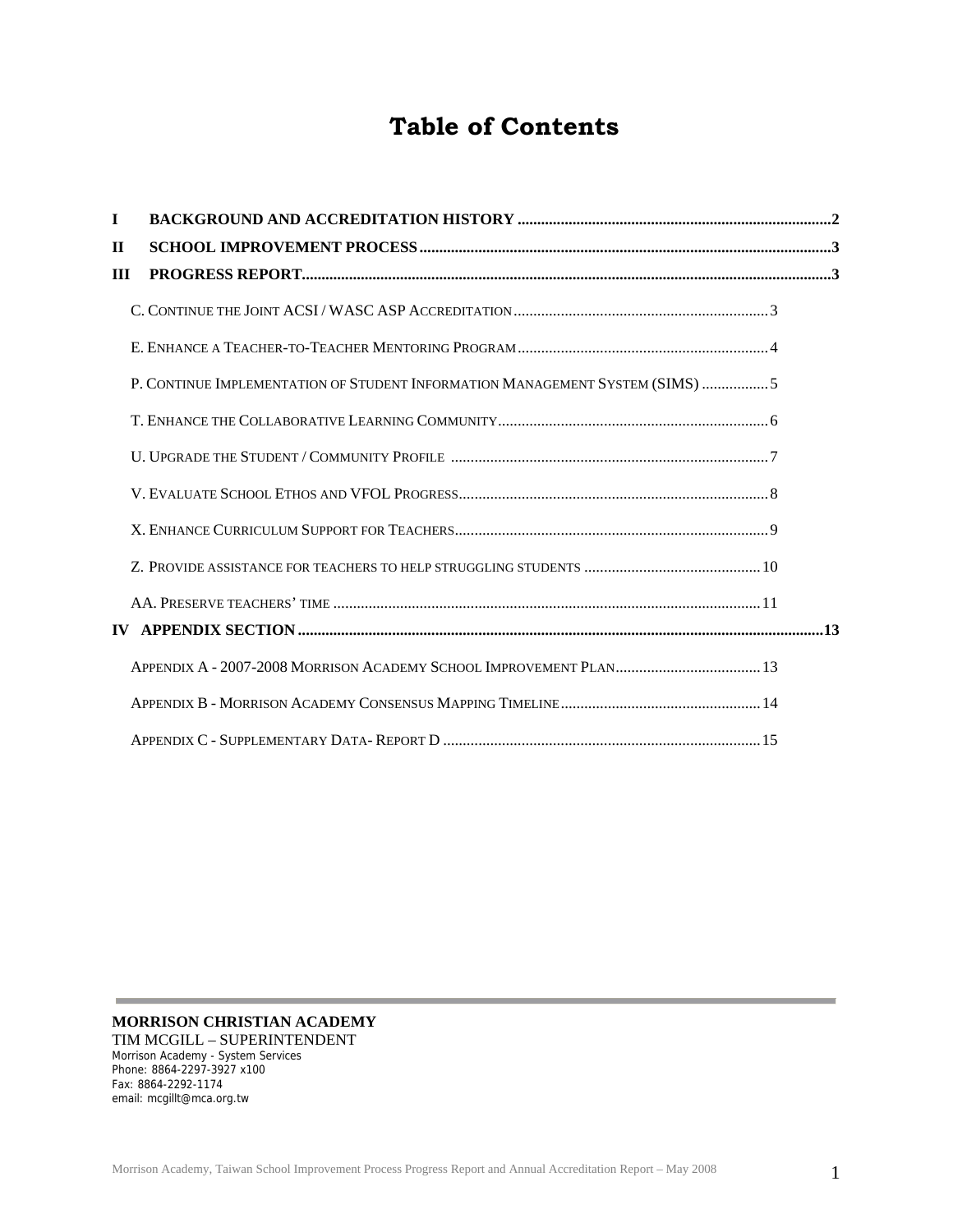# <span id="page-2-0"></span>**I Background and Accreditation History**

**Morrison Academy** (MCA), founded in 1952, is a well-established non-denominational Christian school system with a mission to meet the educational needs of missionary children in Taiwan as well as provide a biblically-integrated quality education for all its students. Morrison operates three campuses in Taiwan serving a culturally diverse international student body of 870 students (February 2008 enrollment data) in Taichung (K -12, 450 students), Taipei (K-9, 215 students), Kaohsiung (K-9, 189 students), and a small satellite school in Chiayi (1-6, 16 students). The children of missionaries comprise 30% of the system-wide student body population. Over twenty-three different nationalities join together at Morrison to create a unique community made up of "third culture kids" as well as teams of supportive faculty, staff, and parents. 602 students are enrolled in grades K-8, and 264 in the high school. USA race category breakdowns reveal Morrison's student community as approximately 60% Asian, 20% blended races, and roughly 20% Caucasian/White.

Morrison Academy operates under the direction of Morrison Christian Association, Inc., a nonprofit (New Jersey) corporation, owned and operated by sponsoring missions which include The Evangelical Alliance Mission (TEAM), Oriental Missionary Society International (OMSI), Conservative Baptist International (CBI), and the International Mission Board of the Southern Baptist Convention (IMB). Each sponsoring mission supplies two board of trustee members, with four additional members from the alumni and Taiwan missions' communities. Morrison is also registered with the Chinese government as a not-for-profit foreign school and may only admit students holding foreign passports.

Over the past five decades, Morrison has earned and maintained a strong reputation for academic excellence. "Our enduring commitment to the foundations of truth and quality in Christian education are what make this such a special place to live and learn, generation after generation," says Tim McGill, Superintendent of MCA. With a strong college preparatory academic program using an American-based curriculum, MCA students are consistently challenged to meet high learning expectations. With approximately 10% of its students enrolled in *English Language Learners'* support classes (K-12), Morrison's ITBS scores over the past four years have averaged in the 79<sup>th</sup> percentile, our students' SAT I scores have averaged over 150 points higher than USA national averages for many years (MCA's 2007 total class average was 1789 compared to the US national average of 1511), and 91% of the total 117 AP exams taken in the spring of 2007 received scores of 3 or above (39% were a score of 5).

Life-long learning characterizes MCA's student learning community. Ninety-seven percent of MCA graduates in the past four years have continued into higher education with 86% attending four-year universities. Morrison graduates currently attend ninety-eight different universities or colleges in the US and abroad, including eight different University of California system schools and other 'competitive' universities including Cornell, Duke, John Brown, MIT, National Taiwan University, Penn State, Princeton, and Wheaton. MCA's dropout rate is all but non-existent.

# **Accreditation History**

The high school program on the Taichung Campus has been accredited by the Western Association of Schools and Colleges (WASC) for over 30 years and completed a mid-term visit in November 2004. The elementary and middle schools (EMS) on all three campuses completed their first six-year term of Association of Christian Schools International (ACSI) accreditation in 2004. At that time, Morrison Academy requested and received a three year term of accreditation for WASC and ACSI for the three regional elementary and middle campuses in order to synchronize the accreditation cycles. Accreditation was extended one year to meet *Accreditation by School Progress (ASP)* goals which are currently being carried out system-wide. (ACSI approval February 27, 2007, WASC approval letter dated March 6, 2007). The next accreditation visit is scheduled for the spring of 2009 using the *Accreditation by School Progress*  protocol for joint ASCI/WASC accreditation.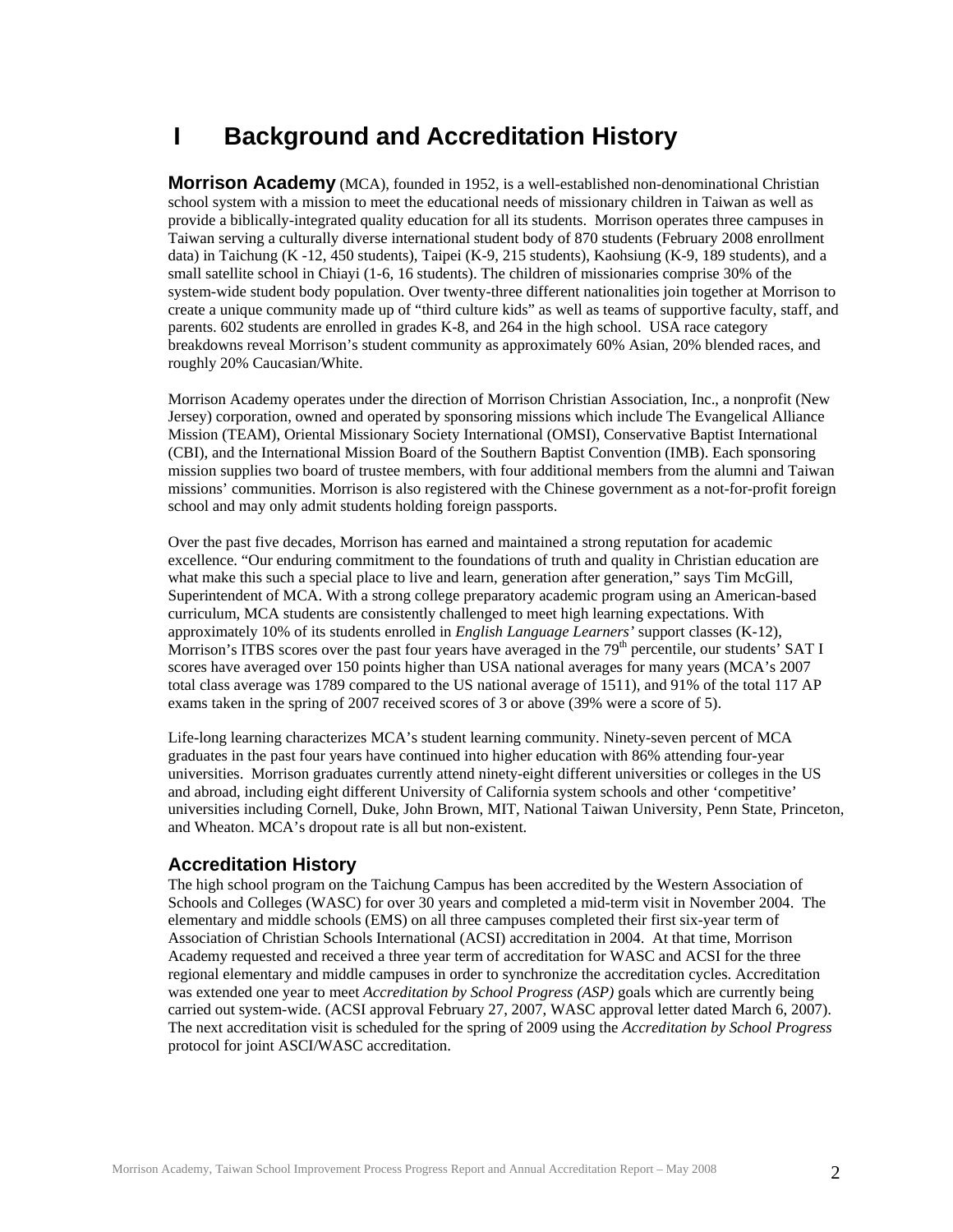# <span id="page-3-0"></span>**II School Improvement Process**

### **Purpose**

The purpose of this School Improvement Plan (SIP) is twofold. First is to facilitate and document continuous school improvement through analyzing, evaluating, and synthesizing MCA's school-wide learning goals which promote student learning. Secondly is to serve as a tracking and reporting tool for accreditation recommendations as well as other school-wide strategies and initiatives supporting student learning thus providing a framework for the Annual Accreditation Report for both ACSI and WASC.

# **History**

Morrison Academy's School Improvement Plan (SIP) was initiated in the fall of 2004. All the recommendations in the November 2004 accreditation visiting committee reports (ACSI and WASC) were incorporated into the SIP along with additional annual goals that each campus had established, beginning in September 2004 and continuing through 2008. (Appendix A includes our current year's 2007 – 2008 tracking goals)

Once a SIP goal has been fully met and incorporated into Morrison Christian Academy's (MCA's) ongoing systemic school improvement framework, it is indicated on the tracking chart and is not included in the current year's SIP Report (Appendix A).

# **Current Process**

Annually in May, all regional campus teachers and administrators meet to review and celebrate Morrison's accomplishments for the past school-year. Survey results, feedback, and other data regarding the year's progress and challenges are collected and examined by MCA's System Advisory Council (SAC). This data informs the following school-year's goals and action plans.

# **III Progress Report**

The *School Improvement Plan* tracking form (Appendix A) provides an overview of this report. Several goals which were completed prior to the May 2008 report are not covered in this year's report. On September 12, 2007 MCA's current *2007-2008 School Improvement Plan* was finalized by SAC. Responding to community recommendations, SAC reviewed and updated strategies for continuing goals and added two additional ones (A & ZZ).

Goals are printed in italics. The paragraph in bold font following each goal is the progress report on system-wide strategies. Campus-specific progress reports written by each principal are indented below each system-wide report.

# *C. Continue the Joint ACSI / WASC ASP Accreditation*

**For the past five years Morrison has been anticipating the completion of a joint WASC and ACSI Accreditation by School Progress (ASP) protocol. With a 2009 spring accreditation visit scheduled, MCA has closely followed the protocols of the 2006 ASP California edition. Our system-wide action plan, timetables, research, criteria, reporting guidelines and data collection have been based on the protocols delineated in the '06 document (and the earlier edition).** 

**On January 29, 2007, MCA Director of Curriculum and Professional Development, Jeffrey Sheppard, received communication from Morrison's upcoming ACSI Accreditation Chair, Dale Phillips, regarding the proposed ASP document**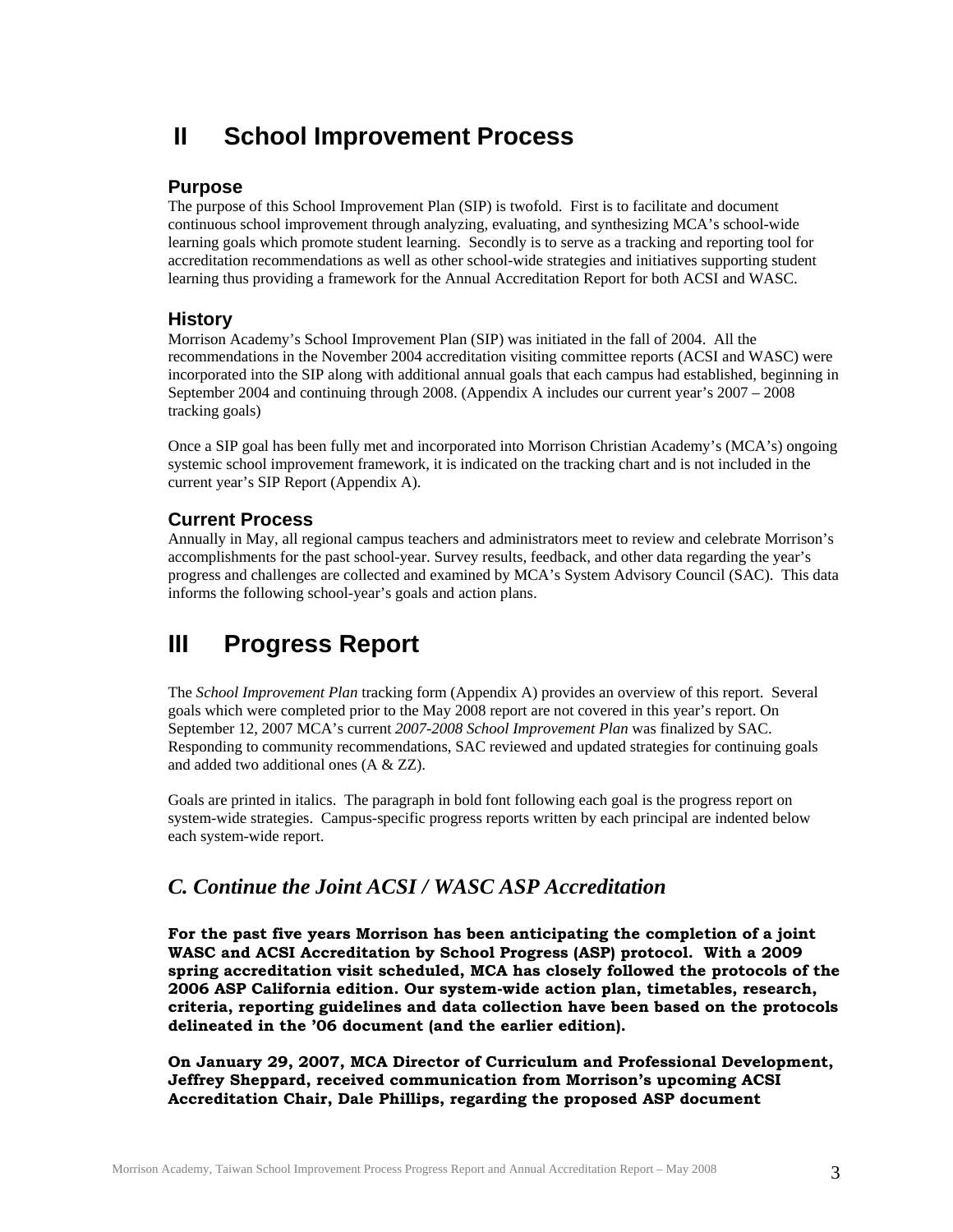<span id="page-4-0"></span>**modifications by WASC representative, Marilyn George. Phillips stated he was "in agreement with the changes" and believed all schools would be much happier with the proposed new process which he felt would be "less cumbersome, better organized, and would require less research work by the school."** 

**Finally, on March 1, 2008, ACSI and WASC approved the long awaited joint accreditation ASP protocol. MCA received the modified ASP document March 12th, shortly after the first draft of this report was completed. Comparing the two documents, it is now clear that substantial changes in the process standards have been adopted and qualifications have been added and/or revised. While the new process may be "less cumbersome, better organized and requiring less research work by the school", for the past three years we have** *closely aligned our ASP process based on the original ACSI ASP criteria and schedules.* **In many cases, completed organizational charts, evidence collection, and completed research are no longer useable or valid for our self-study. However, many of the new requirements are already in place at Morrison, as ongoing systemic school improvement is a part of the natural fabric of operations at Morrison.** 

**We appreciate having a finalized protocol. Currently, Morrison's school improvement team and SAC are collaborating to realign MCA's ASP process with the new ASP standards, timelines and responsibilities. With accreditation less than a year away, it will be challenging to meet the newly revised ASP requirements without putting extra strain upon our teaching staff.** 

*Confirmation of Scheduled Accreditation Visit* **document for Morrison Academy was sent to WASC and ACSI by Jeff Sheppard on March 12, 2008 reiterating that for the past five years MCA leadership has been working with Marilyn George toward changing MCA school structure from "three campuses that are part of a system" to a "system of three campuses". "Instead of accrediting each campus separately, we will be looking for an accreditation process where each campus would be accredited as a part of our whole system." (Sheppard, 3/08).** 

#### **Taichung 9-12:**

The High School has continued to work on the ASP project since its inception. Regular professional development (PD) (i.e. half-days, common-planning time, and departmental meetings) has focused on creating and inputting unit plans into Moodle with the goal of creating curriculum maps to enhance a collaborative learning community. Brenda Atkin, curriculum coordinator for the high school, has the documentation of these meetings.

#### **Kaohsiung K-9:**

Our campus continues to attempt to fully implement the changes brought on by continuing joint accreditation. We have been working on changing school structures (i.e. block scheduling, common prep times to facilitate collaborative meetings, and purchasing interactive white boards for all classrooms) to create a collaborative learning community and promote the use of technology.

# *E. Enhance a Teacher-to-Teacher Mentoring Program*

**Each campus is continuing to develop a teacher-to teacher mentoring program. The primary focus of this year's professional development has been to continue**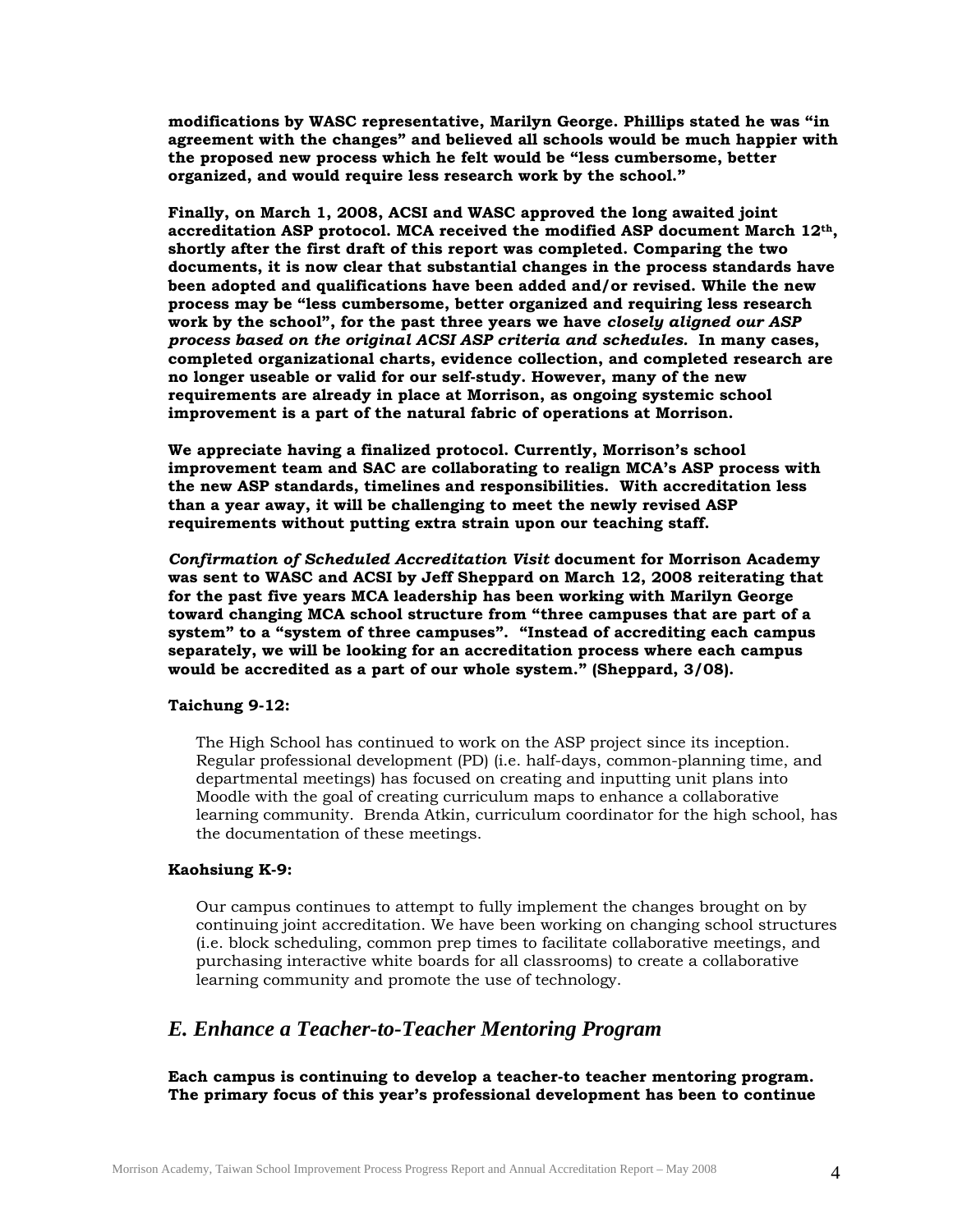<span id="page-5-0"></span>**developing a more collaborative learning community. This has meant that our focus on this type of mentoring has needed to become more of a supplementary program. Each of our campuses have been working on developing a teacher-toteacher mentoring program within the context of their specific site, and the curriculum coordinators and principals continue to dialog about their programs as we work towards a system-wide implementation.** 

#### **Taipei K-9:**

With nine new teachers (38% of full-time teachers) for the 2007-2008 school-year, this was more difficult to accomplish. Several returning teachers had to help with orientation for new staff. All of the new staff seems to have adjusted well, so it seems like the program was successful. In addition, the K-2 team has been working on peer observations as part of their collaboration. This has worked out well and will be explored for further implementation.

#### **Taichung K-8:**

Each new staff member is provided with a mentor teacher in their department for at least the first year. Department heads also serve the role as mentor when needed. Peer reviews of unit plans have been incorporated into required PD experiences. This has provided a form of teacher-to-teacher mentoring.

#### **Taichung 9-12:**

Each new teacher is assigned a mentor to assist them through the first year of school. The expectation is for them to meet weekly through August and September and then bi-weekly or monthly depending on the needs of the new teacher. Our curriculum coordinator and both team leaders engage in the informal mentoring of teachers.

#### **Kaohsiung K-9:**

Our campus has been piloting a teacher to teacher mentoring program for all new teachers. New teachers were assigned a mentor teacher the previous year, and contact was made before this school year started. During the first two weeks of schools, the mentors met with the new teachers every day for approximately 40 minutes to discuss questions, successes, and struggles. After the first two weeks, the meeting times gradually grew shorter in time and fewer in frequency. There was also a peer observation protocol structured in which allowed the mentor teacher to observe the new teacher in order to help him/her (not evaluate). In addition to the instructional and curricular aspects, new teachers were also assigned "survival mentors", which helped them with issues such as the culture, language, and geography of the school and country.

# *P. Continue Implementation of Student Information Management System (SIMS)*

**The implementation of SIMS is complete from the technical side, but there continues to be a need to create a way to retrieve and input data related to demographics to help in compiling our school profile for future discussions. The Director of Curriculum and Professional Development has been working in concert with the School Improvement Coordinator to form key questions to retrieve key**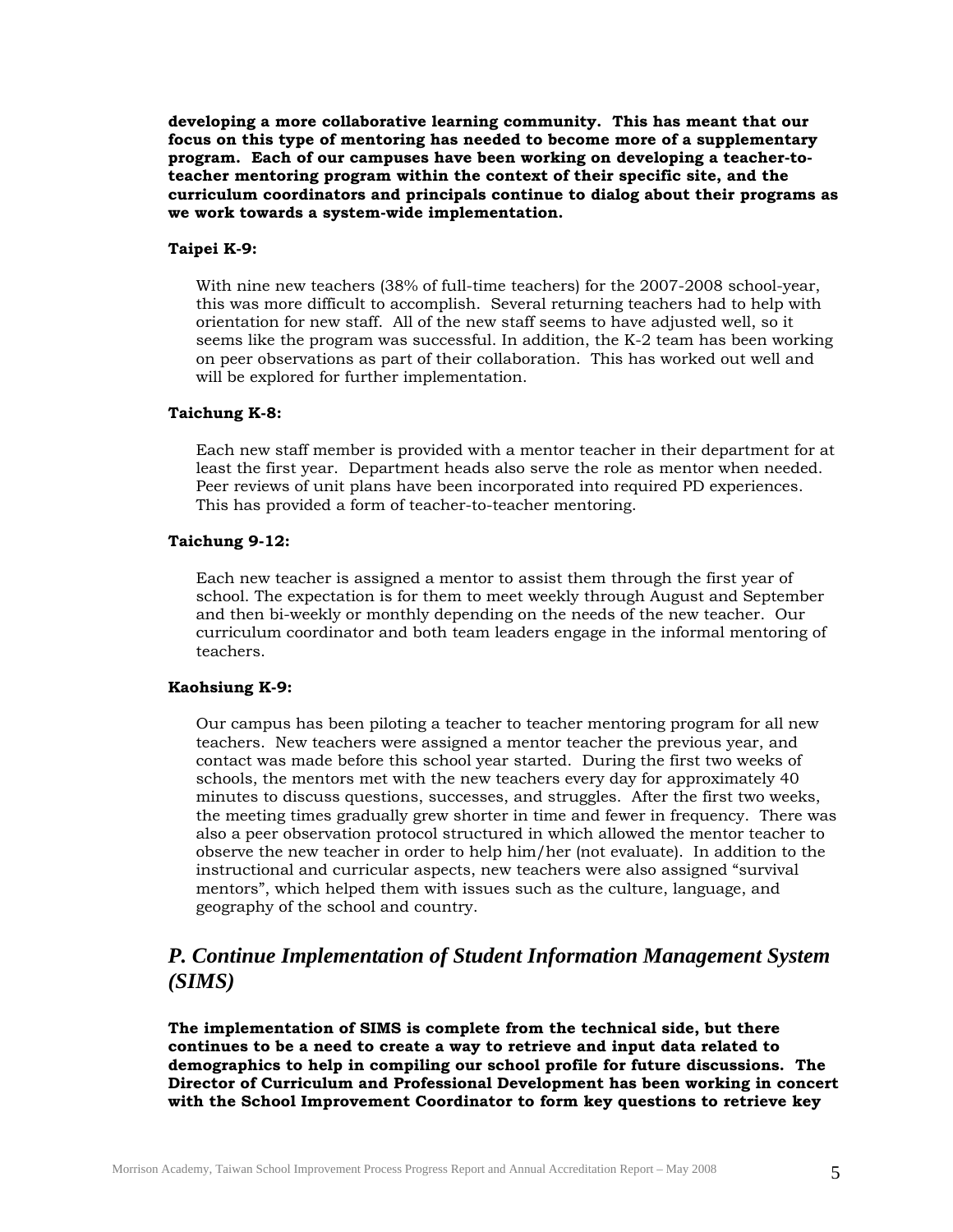<span id="page-6-0"></span>**demographic data that will be implemented in both the re-registration and application process. Once the information has been gathered on all the currently enrolled students, then all demographic data will be retrieved via the admissions process. The collection of this data will also conclude the implementation of SIMS as it will be fully functional and used as a primary means of reporting data.** 

#### **Taipei K-9:**

Teachers continue to use the SIMS. Initial training and optional follow-up training took place for all teachers.

#### **Taichung K-8:**

SIMS is used for generating all report cards, recording attendance and retrieving student or family information.

#### **Taichung 9-12:**

The Chancery (SIMS) software is fully functional in the high school for creating the master schedule, attendance, grades, transcripts, student schedule, discipline records etc. Teachers are not satisfied with the grading program provided by Chancery, so we are allowing teachers to use more user-friendly programs and then import the data into Chancery. We are also hoping that Chancery improves their grading program with updates.

#### **Kaohsiung K-9:**

All new and returning families were required to complete an online demographic survey before their application process was completed. The administrative assistant input the email addresses of all the parents into the school's database, so that they could be emailed with instructions on how to complete this online survey. Once this data is gathered, only new families entering the school will need to fill out the demographic survey.

# *T. Enhance the Collaborative Learning Community*

**Much as been accomplished in enhancing the collaborative learning community at Morrison – both at a site and system level. The combination of principals implementing various ways to make meeting times more relevant and the continued acceptance of having collaborative planning time (CPT) has helped our teachers more readily accept and utilize this time as a way of working together towards improving student learning. Also, the development of a unit plan module within our Moodle interface has been finalized and teachers are now able to input, review, share, and revise all their units for teaching. This use of technology has greatly improved our ability to collaborate together despite the distance between each of our campuses. One full half-day professional development time and site specific CPT time have been allocated to help in providing a sense of working together.** 

**Lastly, Morrison's System Administrative Council (SAC), with teacher input, has developed a modified continuum for what it means to be a professional learning community. This continuum will be shared with the whole staff throughout the next year to help in painting a picture of where we are going with our community.**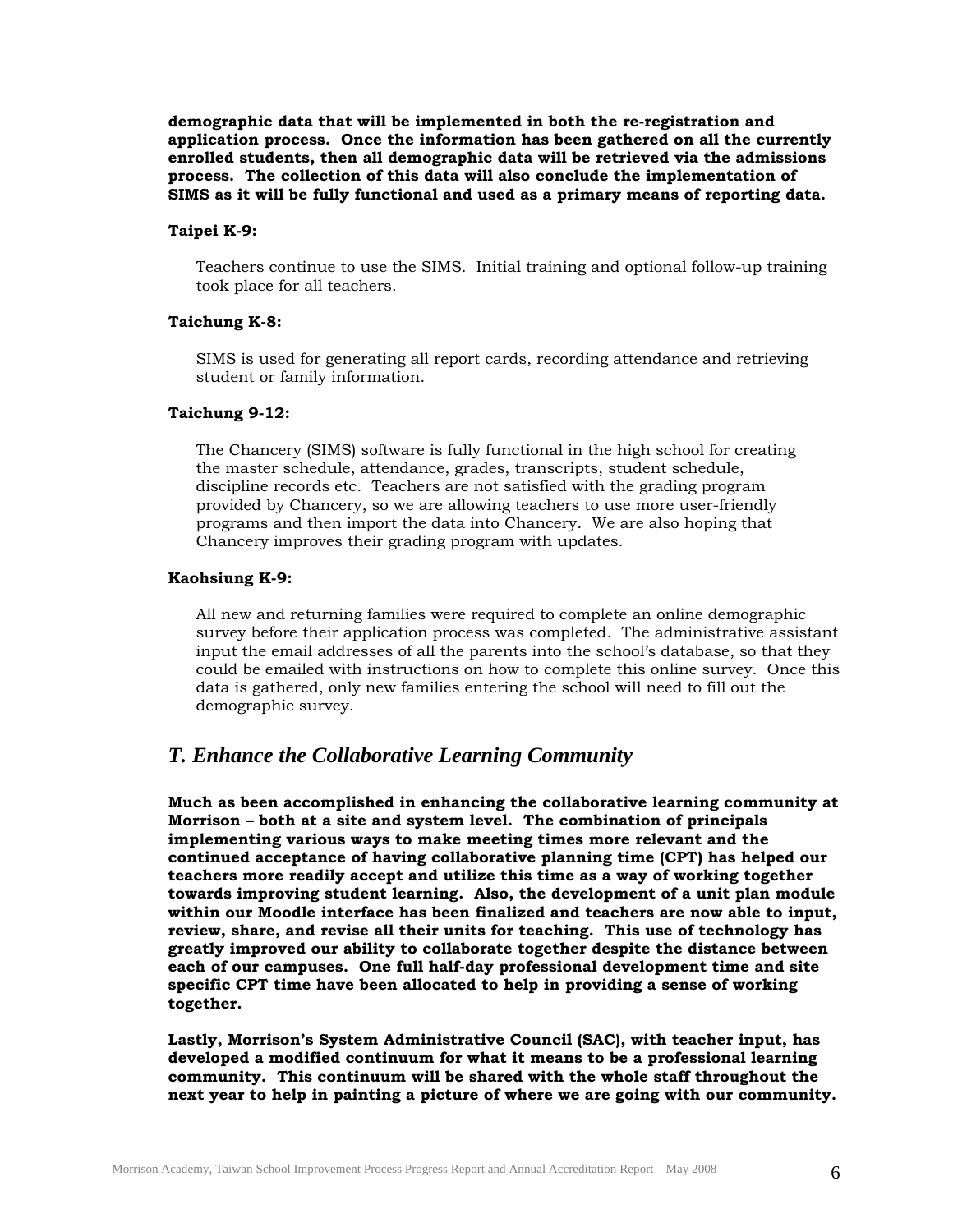#### <span id="page-7-0"></span>**Taipei K-9:**

The campus is making good progress to becoming a collaborative learning community as something that we are, not that we do. Daily staff devotions, multiple meetings embedded in the schedule each week, and monthly after-school meetings are all encouraging this. More importantly, teachers have seen the need for interaction with each other.

#### **Taichung K-8:**

Collaborative learning groups include K-5 team, 6-8 team, K-2 common planning time (CPT), 3-5 CPT, 6-8 CPT, music team and CPT, English Language Learner team (ELL) and CPT. A stronger focus on student learning has been implemented into the monthly staff meetings (all EMS staff) through group discussion and reporting on relevant topics.

#### **Taichung 9-12:**

The system progress statement above for this goal is accurate for the high school. As departments, the high school has discussed a professional learning continuum for the purpose of keeping track of where our school is on the continuum. Our May PD meeting will focus on how we can better achieve this goal as a learning community.

#### **Kaohsiung K-9:**

At our campus, all teachers are split in to three teams: elementary, secondary, and specialist teachers. Every week, these teams meet for forty-five minutes for professional development (PD) as well as forty-five minutes for a collaborative team meeting. In the PD meeting, various system and local PD initiatives are covered including curriculum mapping, peer review of unit plans, peer observations, and biblical worldview integration. In the team meetings, some of the time is used for business and calendar issues, and the remainder of the time is used for collaborative discussions, such as talking about our "Vision for Our Learners", examining case studies, and looking at student work together. In addition to this, staff meetings are becoming more PD focused instead of business focused. This year in staff meetings, we discussed various topics such as how to become more effective teachers, the school's homework policy, how do we measure up to ACSI's teacher standards, and the staff's stage of concern regarding curriculum mapping.

## *U. Upgrade the Student / Community Profile*

**In order to accomplish our goal of having a well-rounded community profile that will inform MCA decision-making and note trends regarding challenges and opportunities, the desired demographic data and community profile information was formalized in the fall of 2007. During the spring of 2008, new record fields have been incorporated into our student information management system (SIMS) which enables the demographic data needed for our profile to be collected systemically during the re-registration process or when new students apply for enrollment. Since this information is stored in a central database, reports of various kinds can be created for decisions that need to be addressed in the future. Our profile will be updated annually as students either enter or exit the Morrison system. With the implementation of these new record fields and online surveys,**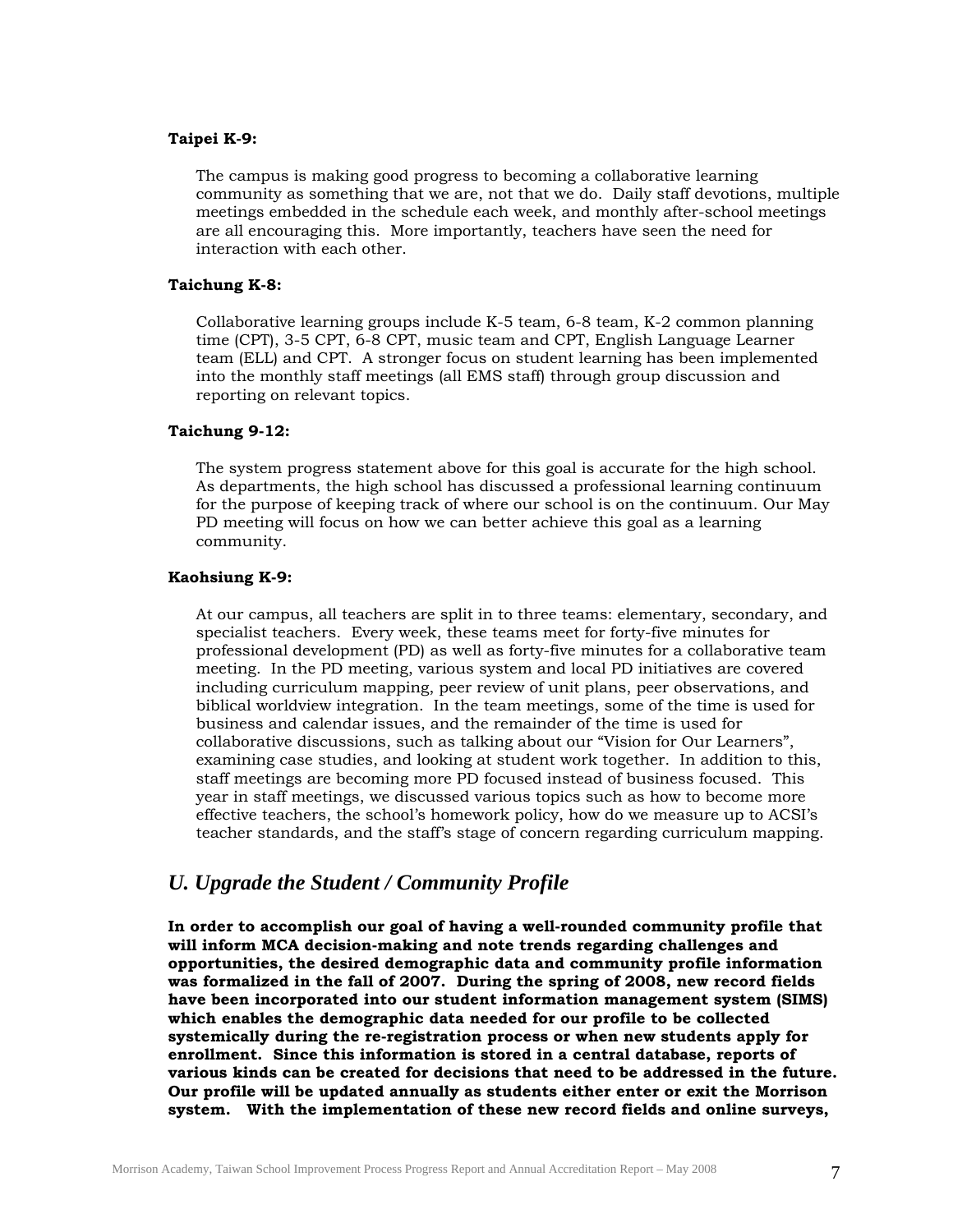<span id="page-8-0"></span>**we believe that have completed the necessary steps to upgrade and maintain an accurate student/community profile.** 

### *V. Evaluate School Ethos and VFOL Progress*

**This is Morrison's second year of implementing Search Institutes'©**  *Developmental Assets Profile* **(DAP) survey (November 2007) to accomplish our goal of evaluating our youths' school ethos and Vision for Our Learners (VFOL – ESLR) progress. Ninety-six percent of secondary students throughout the Morrison system participated in taking this survey. Summary results were disseminated quickly to major stakeholders including MCA Board, SAC, and our Guidance Taskforce (MCA Counselors) who are considering the implications of DAP findings for the current Guidance curriculum revision. Two year comparisons showed consistency across all regional campuses with global averages hovering at the moderate/borderline asset level. VFOL goals were also assessed for four of our six school-wide learning goals. With the strong student submission rate and the ease to which the survey was administered and discussed, we believe that the implementation of this survey for use as a tool for reviewing VFOL progress is complete.** 

#### **Updated community perception surveys will be used this spring and fall.**

#### **Taipei K-9**

DAP survey findings and their implications were discussed with different school stakeholders including secondary teachers and the Parent Advisory Council (PAC). Bethany PAC members were encouraged by the overall scores, especially the high ratings for "school" and "home". We are currently brainstorming ways of communicating our VFOL statements around the campus in a kid-friendly format.

#### **Taichung K-8:**

Results from the DAP survey were shared in team meetings and with the Parent Advisory Committee.

#### **Taichung 9-12:**

 The system progress statement above for this goal is accurate for the high school. As departments, the high school has discussed a professional learning continuum for the purpose of keeping track of where our school is on the continuum. Our May PD meeting will focus on how we can better achieve this goal as a learning community.

#### **Kaohsiung K-9:**

A new aspect of our campus this year that has received substantial buy-in from bible teachers is the addition of a community service component. All students are required to do a certain number of community service hours each semester. Examples of community service include reading with elementary students, tutoring struggling students, technology aide, visiting a nursing home, teacher's aide, and babysitting. Every year, our campus also participates in two school-wide service projects. One is during Christmas-time, where we raise funds and awareness for a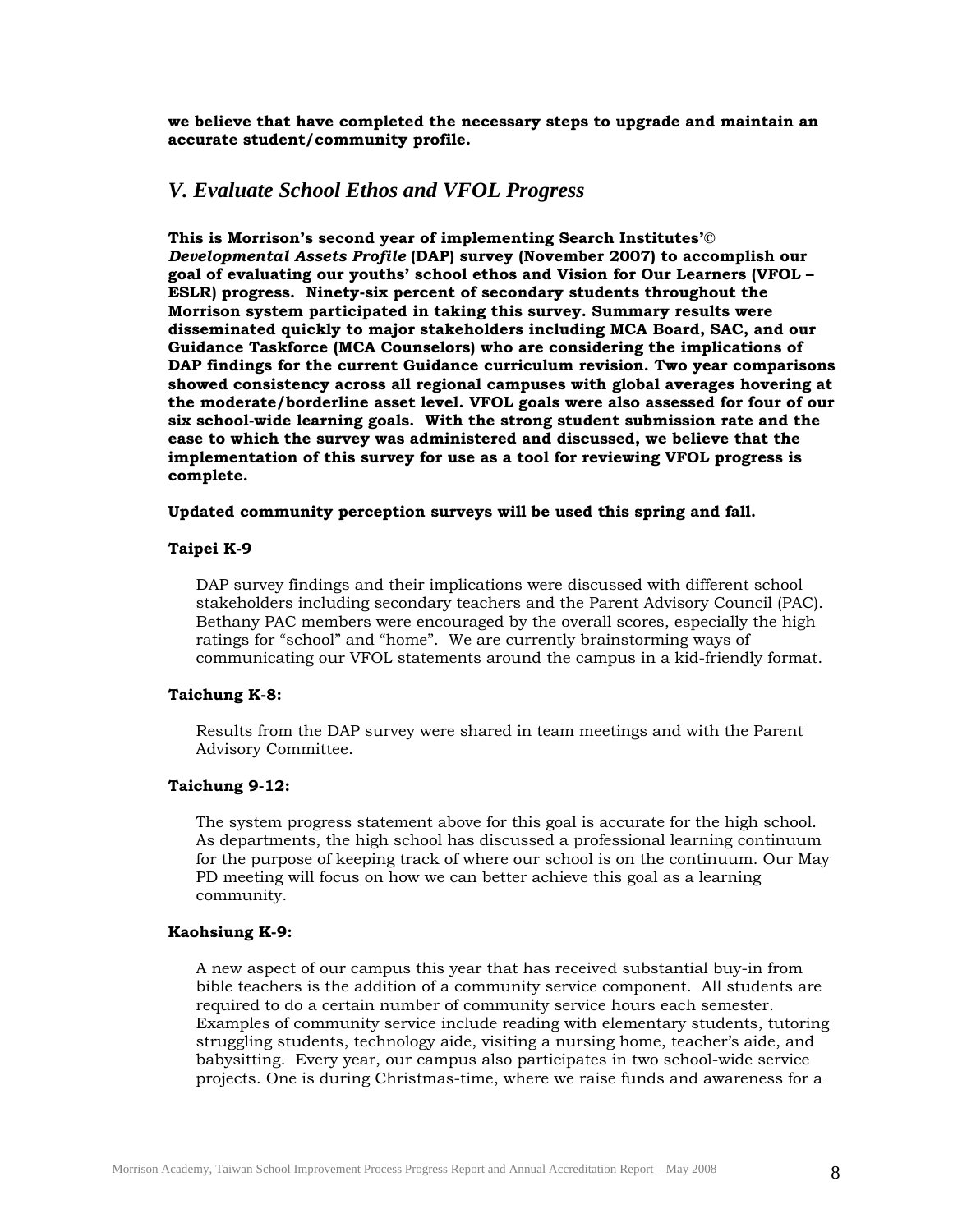<span id="page-9-0"></span>local charity organization. The second is the 30-Hour Famine in which students raise money for hungry children around the world.

Another item that has contributed to a positive school ethos is the creation of various small mentorship groups, where teachers and adults in the school community spend time with students to help them grow spiritually, emotionally, and socially.

# *X. Enhance Curriculum Support for Teachers*

**Last year we revised the job descriptions for curriculum coordinator, educational technology coordinator, and library media specialist to provide more curriculum support and integration for classroom teachers. We have also continued the practice of having our curriculum taskforces develop teacher support documents to help in "connecting the benchmarks" to content/skills, resources, and assessments. This will also assist the teachers when they are collaborating on unit plans for the various subject areas. Our curriculum taskforces are also continuing the process of taking our Vision for Our Learners (ESLRs) and interpreting them into subject specific language. This will enable our teachers to identify appropriate VFOL benchmarks in units related to their subject areas when creating unit plans.** 

**In considering outsourcing of technology support, it was found that the cost of doing such would not fit within our budgetary limitations. Future review of outsourcing will continue in relation to tuition, enrollment and the need for technology support.** 

#### **Taipei K-9:**

Optional technology training sessions were held for teachers who felt they needed some more support. An attempt was also made in this year's schedule to allow the curriculum coordinator, the educational technology coordinator, and the library media specialist to meet with teams. An effort has also been made by the administration to protect teacher time for teaching and interacting with students.

#### **Taichung K-8:**

The library media specialist and curriculum coordinator attend team meetings when schedules allow. They also offer training for teams and individuals in the areas of classroom technology integration, website development and Moodle unit planning.

#### **Taichung 9-12:**

Our high school curriculum coordinator and tech coordinator are well versed in technology and focused on gaining more knowledge. 2008-2009 will see a change in the high school tech coordinator in which an experienced teacher with strong technology skills will assume the high school tech coordinator role with a focus on assisting teachers in technology integration.

#### **Kaohsiung K-9:**

Our curriculum coordinator facilitates weekly PD meetings to help staff meet the system PD expectations (i.e. curriculum mapping, biblical worldview integration).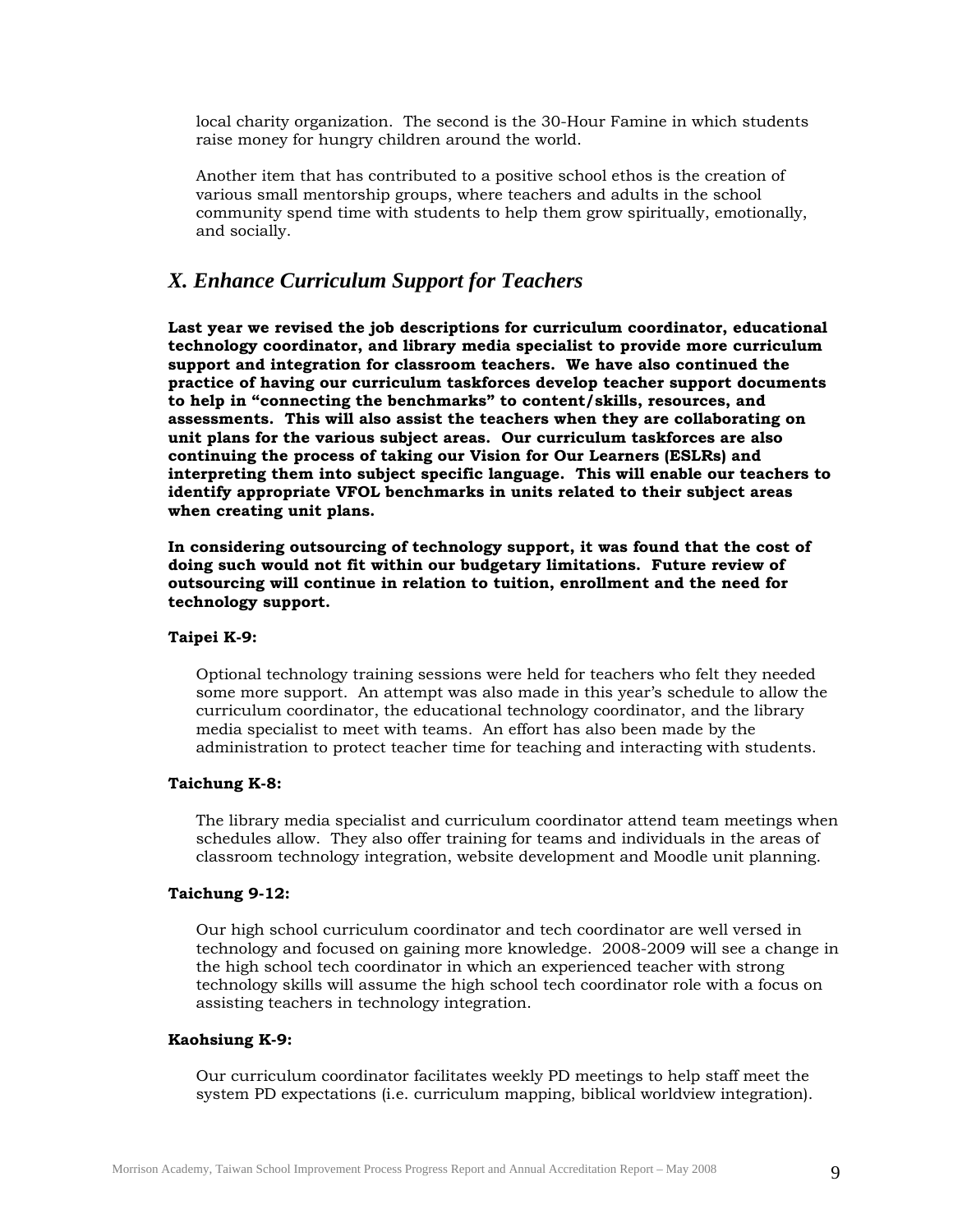<span id="page-10-0"></span>He also provides technological support for the electronic gradebook program. Our educational technology coordinator maintains the website, Chancery (gradebook, report card, and student-information database), email, and all technology hardware on the campus for teachers' instructional use. He also provides on-the-spot help in the computer lab, with classroom computers, and interactive white boards. In addition, he has trained student technology aides to help teachers with various technological issues (i.e. sound system). Our library specialist coordinator selects and purchases specific content resources through the suggestions of teachers. He works with teachers to create collaborative research projects and participates in teaching research skills to the students. In addition, he also maintains the *Accelerated Reader* program (purchases materials, collects and interprets data), DRA (Developmental Reading Assessment), and conducts oral book conferences with middle school students. Our team leaders provide opportunities for peer observation and collaborative dialogue during team meetings.

### *Z. Provide assistance for teachers to help struggling students*

**After a lengthy discussion at our annual administrator's summit in September 2007, we moved forward in implementing intervention teams at both our Kaohsiung and Taichung (high school) campuses. The Director of Curriculum and Professional Development worked together with our system-wide special needs coordinator to revise procedures and create a new job description to re-direct our resources from a system-wide focus to a campus-specific focus. With this in mind, next year a new part-time learning specialist will be allocated for each campus and will be in charge of managing and supporting intervention teams under the supervision of principals. The new learning specialists will have dedicated time during professional development opportunities to discuss issues related to current and future interventions. As with our other specialty areas (i.e. music, ELL), one of our learning specialists will be given the responsibility to coordinator this area under the direction of the Director of Curriculum and Professional Development.** 

**Along with the allocation of a new learning specialist on each campus, we have created a new Literacy Support course in our Moodle interface. This course is available to all our elementary teachers to provide help and references in dealing with those students who are struggling with reading and literacy. The main support person for this course is our special needs teacher on our Taichung campus who has much experience and background in literacy issues.** 

#### **Taipei K-9**

Team leaders have taken on the responsibility of coordinating with teachers regarding students that are in need of learning support services. Through parent volunteers, we have also been able to build a better network of resources that are available in Taipei.

#### **Taichung K-8:**

Intervention teams (led by the special needs coordinator) have met multiple times regarding two of our middle school students. Both students have shown improvement since the suggested plans of assistance were implemented.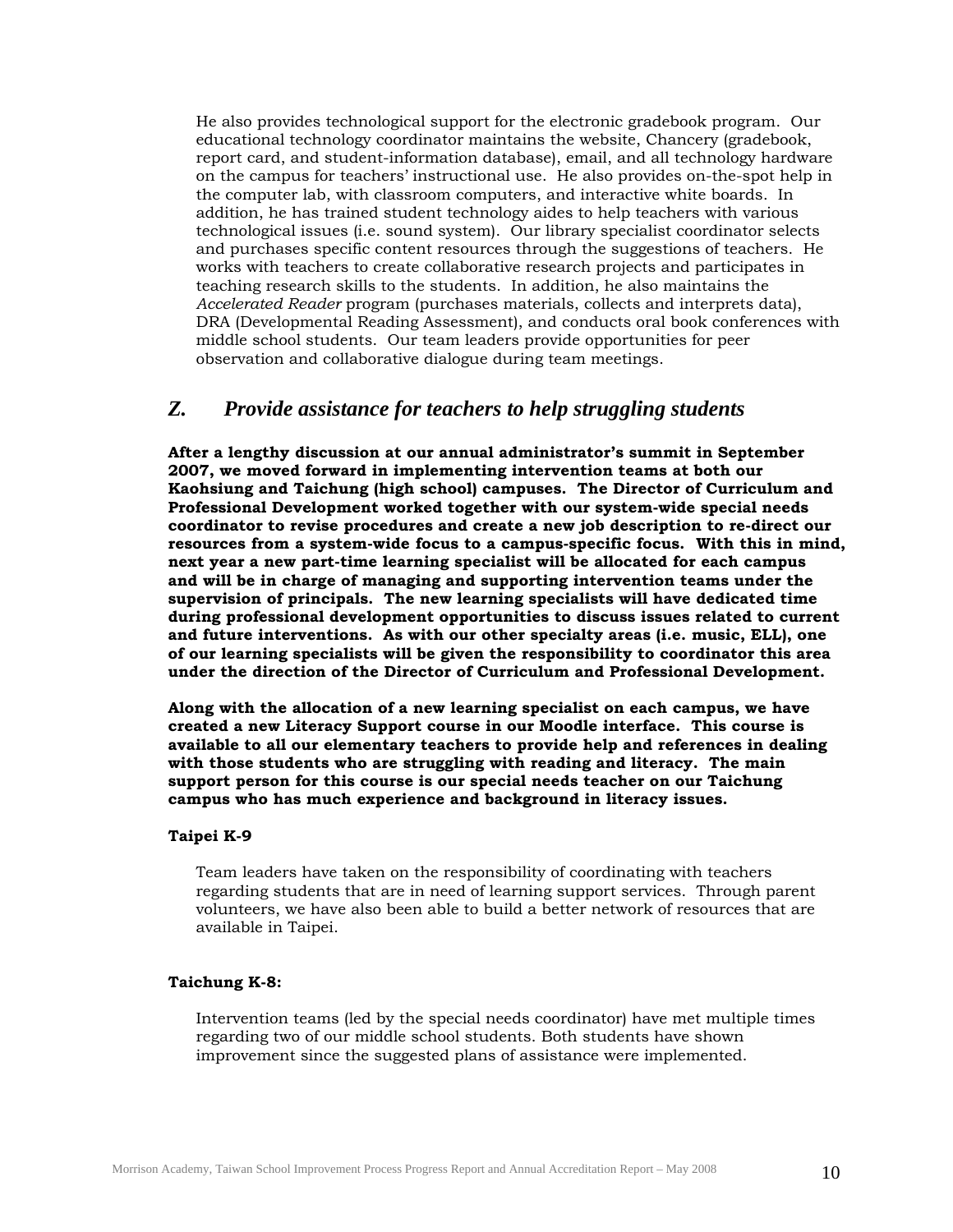#### <span id="page-11-0"></span>**Taichung 9-12:**

In the 2007-2008 school year the high school has conducted intervention plan meetings for four students. These meetings included the special needs coordinator (who will become our learning specialist) the student's teachers, the principal, a counselor, and a key adult in the student's life who could serve as a mentor. In all but one of the student's cases, the plan has seen positive results.

#### **Kaohsiung K-9:**

When teachers identify a student who is struggling academically or behaviorally, they can contact the principal who then sets up an appointment for the school's learning specialist to go and observe the student. After the observation, the learning specialist writes up a report with some recommendations for the teacher. Also, the learning specialist, the principal, and the teacher decide if this student would benefit from an intervention team. In the secondary school, students who are struggling academically are placed on academic probation, and are required to attend a study hall after school where teachers are available to help them get caught up on their work. Finally, during weekly team meetings, there are opportunities for teachers to share some of the struggles they are facing with the students and the group can problem solve together to offer suggestions for the teacher.

# *AA. Preserve teachers' time*

*Preserve teachers' time so they can better focus on instruction, preparation, mentoring and collaboration.* 

**During this school year principals have been proactive in effectively utilizing teacher meetings (i.e. staff meetings, team/department meetings, etc.) in various ways. One area that has been worked on is to continue "reserve" some of the embedded PD time for staff to work on developing collaborative units so they do not need to use much of their own time for curriculum mapping. Also, we have proactively structured our system-wide professional development time so that all our campuses are working on the same issues during the same time period. This will help when teachers get together for formal job-a-like sessions in that they will not need to take much time to "catch up" on each other's current knowledge base. Another way we have been working on preserving teacher time is to systemically embed many of the accreditation, professional development, and school improvement protocols/tasks into the fabric of what we do so that improving student learning is a positive, systemic and a natural part of our school culture (i.e. ongoing curriculum development, collaborative planning, unit development incorporating ESLR's – VFOL's, schedule allowances for regular team and PD meetings).**

#### **Taipei K-9**

In Taipei we are planning meetings so that they relate more to what teachers need to know. By providing some additional optional meetings, especially in technology, we are able to help teachers get the skills they need to be more efficient. The number of duties for teachers will continue to be reduced. The secondary teachers have started the process to redefine what the responsibilities of class sponsors are. This will also help in limiting the amount of extra-curricular work that teachers need to do.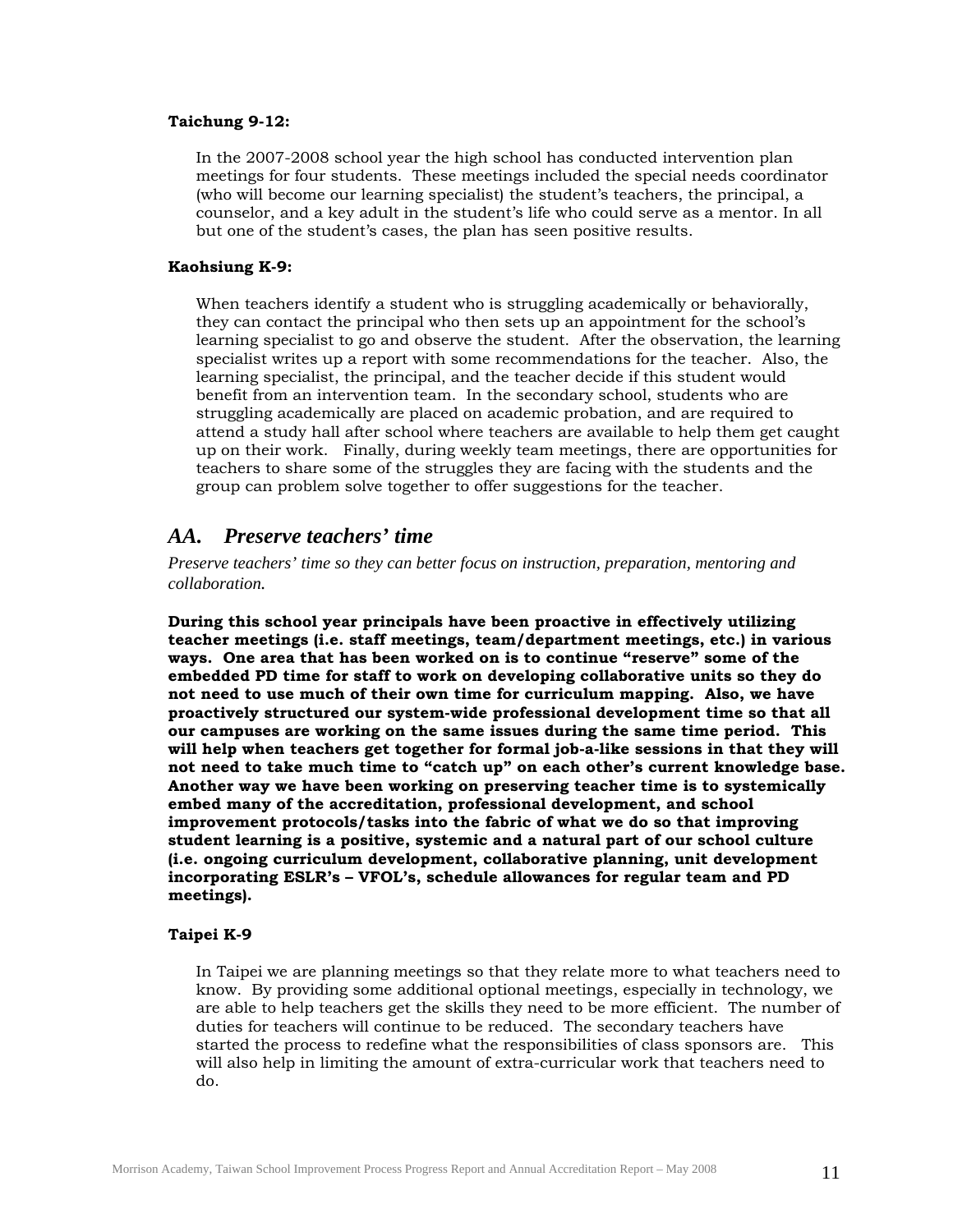#### **Taichung K-8:**

Whole faculty staff meetings are capped at one hour per month. In conjunction with the high school, we have developed an integrated middle school/high school schedule which allows for all teachers to be available at the same time for team/common planning time (CPT) meetings. This saves some staff members having to unnecessarily attend multiple meetings.

#### **Taichung 9-12:**

The new schedule to be implemented next year carves out some of the CPT and department meeting times during the school day, but not during the teachers' preparation schedule. This allows teachers to guard their prep time and their student interaction time which are greatly valued. PAC and community service club have been made mindful of teacher needs and have offered to volunteer for a variety of services to provide some assistance for teachers.

#### **Kaohsiung K-9:**

All teachers are given at least two preparation periods per day and only one weeklong supervision duty every three weeks. Also, a concerted effort has been made to make meetings (faculty and team) less business oriented, and more PD and studentlearning oriented. With more business matters being dealt with electronically (email), this prevents long drawn out meetings. To help teachers with system PD expectations, an annual plan is made at the beginning of the year for all the weekly PD meetings so that time can be given to teachers to complete their PD expectations during those meetings.

#### **MORRISON CHRISTIAN ACADEMY**  TIM MCGILL – SUPERINTENDENT Morrison Academy - System Services

Phone: 8864-2297-3927 x100 Fax: 8864-2292-1174 email: mcgillt@mca.org.tw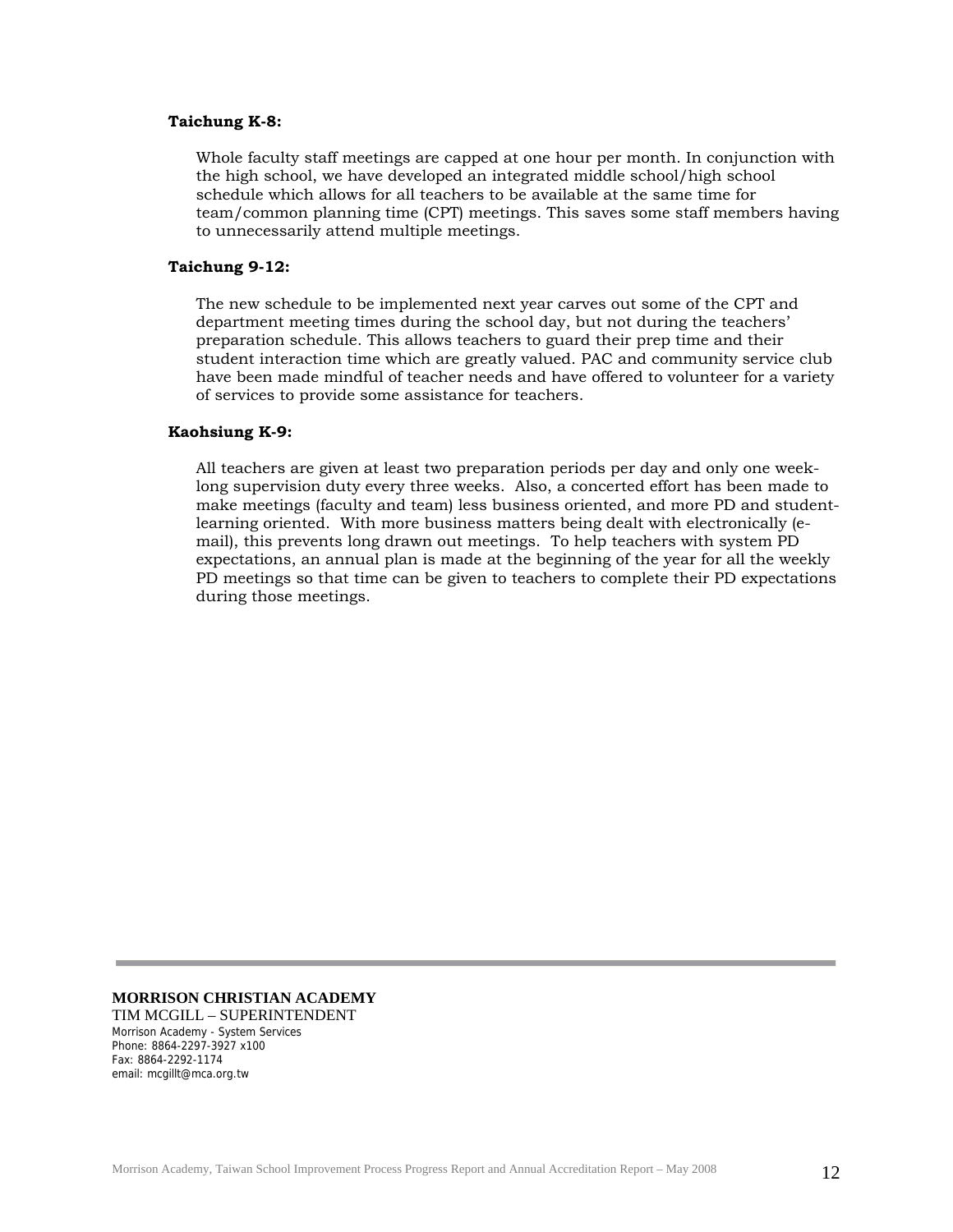# <span id="page-13-0"></span>**IV Appendix Section**

# *Appendix A - 2007-2008 Morrison Academy School Improvement Plan*

| <b>GOAL</b>                                                                                                            | <b>STRATEGY</b>                                                                                                                                                                                                                                                               |       | $05 -$<br>06 | 06-<br>07 | $07 -$<br>08 |
|------------------------------------------------------------------------------------------------------------------------|-------------------------------------------------------------------------------------------------------------------------------------------------------------------------------------------------------------------------------------------------------------------------------|-------|--------------|-----------|--------------|
| C. Continue the joint ACSI / WASC<br><b>ASP</b> accreditation                                                          | • SAC annual evaluation                                                                                                                                                                                                                                                       |       |              |           |              |
| E. Enhance a teacher-to-teacher<br>mentoring program                                                                   | • Add more Curriculum Coordinator support<br>Enhance current collaboration time<br>$\bullet$                                                                                                                                                                                  |       |              |           |              |
| P. Continue implementation of<br>student information<br>management system (Chancery)                                   | Provide training and support for teachers<br>$\bullet$<br>Develop efficient procedures surrounding Chancery<br>use                                                                                                                                                            |       |              |           |              |
| T. Enhance the collaborative<br>learning community                                                                     | Support staff in implementing standards-based<br>$\bullet$<br>lesson planning & curriculum mapping<br>Implement unit planning and mapping tools to<br>$\bullet$<br>support collaborative dialogue<br>Conduct relevant collaborative meetings<br>$\bullet$                     | 05/06 |              |           |              |
| U. Upgrade the student<br>community profile                                                                            | Gather demographic data on parent surveys and<br>$\bullet$<br>application forms<br><b>Involve Parent Advisory Committees</b><br>$\bullet$                                                                                                                                     | 06/07 |              |           |              |
| V. Evaluate school ethos and VFOL<br>progress                                                                          | • Implement Developmental Assets Profile (DAP)<br>instrument                                                                                                                                                                                                                  | 06/07 |              |           |              |
| X. Enhance curriculum support for<br>teachers                                                                          | • Revise library media, technology, team leader &<br>CC job description<br>Explore outsourcing options for technology support<br>$\bullet$                                                                                                                                    | 06/07 |              |           |              |
| Z. Provide assistance for teachers to<br>help struggling students reach<br>academic expectations                       | Pilot the implementation of intervention teams<br>$\bullet$<br>Explore resource person(s) for each campus<br>$\bullet$<br>• Consider a peer tutoring program                                                                                                                  | 07/08 |              |           |              |
| AA. Preserve teachers' time so<br>they can better focus on<br>instruction, preparation, mentoring<br>and collaboration | • Identify ways to better utilize parent volunteers,<br>support staff, & specialists<br>Consider adjusting the daily schedule & duties list<br>$\bullet$<br>Minimize accreditation report writing duties<br>$\bullet$<br>Plan meetings that are learning focused and relevant | 07/08 |              |           |              |

### Legend:  $\bullet$  Completed  $\bullet$  In progress  $\circ$  Postponed until next year

 Approved by SAC September 12, 2007 Updated by SAC October 17, 2007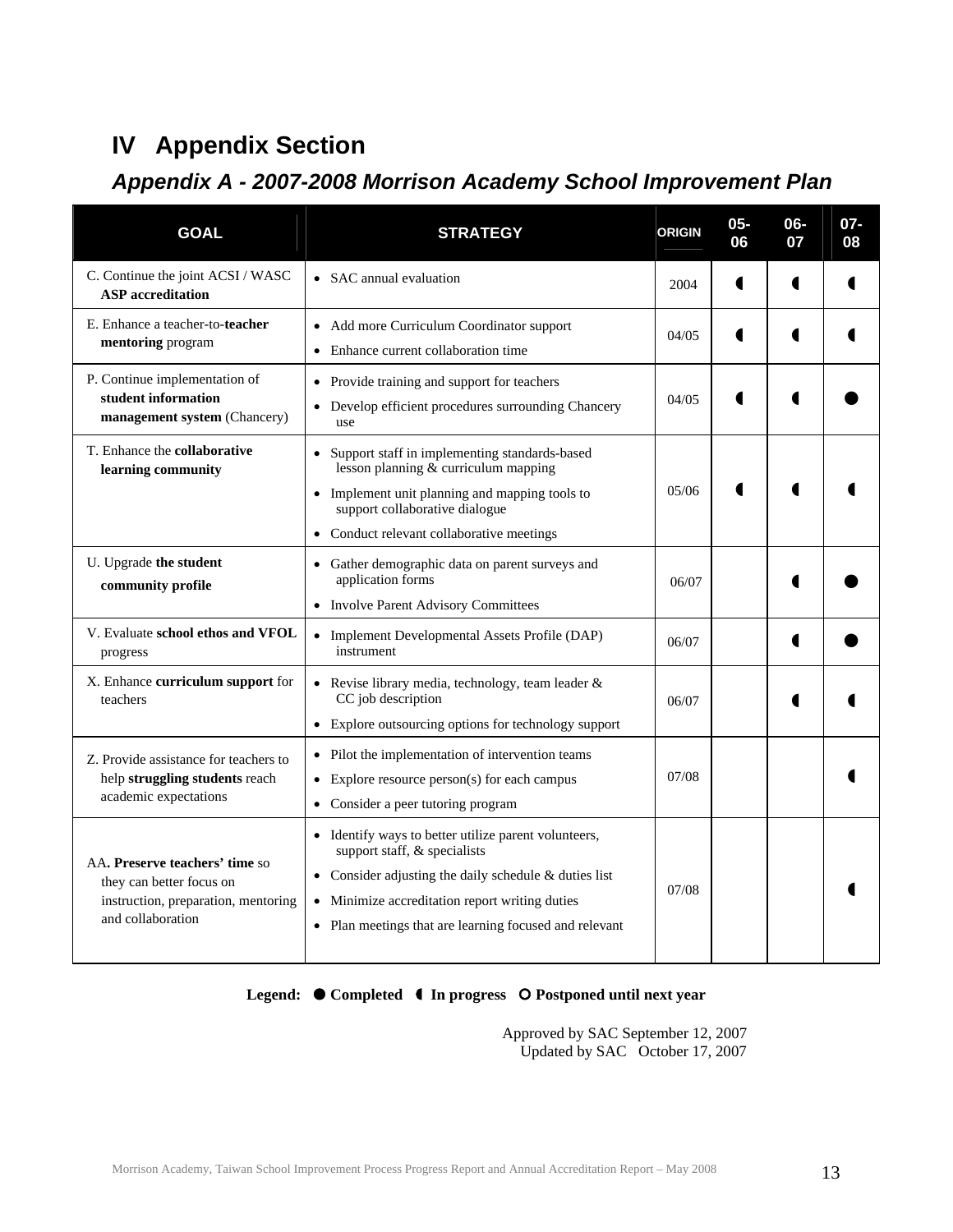| <b>Appendix B - Morrison Academy Consensus Mapping Timeline</b> |  |  |  |  |  |  |
|-----------------------------------------------------------------|--|--|--|--|--|--|
|-----------------------------------------------------------------|--|--|--|--|--|--|

| 2007-08                                                              |                                                                                                                                                                                                                                  | 2008-09                                                                                                                                                                                                                                                                   | 2009-10                                                                                                                                                                                                                                                                                                                                               |  |
|----------------------------------------------------------------------|----------------------------------------------------------------------------------------------------------------------------------------------------------------------------------------------------------------------------------|---------------------------------------------------------------------------------------------------------------------------------------------------------------------------------------------------------------------------------------------------------------------------|-------------------------------------------------------------------------------------------------------------------------------------------------------------------------------------------------------------------------------------------------------------------------------------------------------------------------------------------------------|--|
|                                                                      | <b>Unit Plan</b>                                                                                                                                                                                                                 | <b>Unit Plan</b>                                                                                                                                                                                                                                                          | <b>Unit Plan</b>                                                                                                                                                                                                                                                                                                                                      |  |
| $K-5$<br>Classroom<br><b>Teachers</b>                                | All LA units created and put into<br>Moodle                                                                                                                                                                                      | All Math units created and put into<br>Moodle<br>(LA revised)                                                                                                                                                                                                             | All Social Studies units created and put<br>into Moodle (Math and LA revised)<br>Components to be filled in:                                                                                                                                                                                                                                          |  |
|                                                                      | <b>Components to be filled in:</b><br><b>Learning Outcomes</b><br>Content/Skills<br>Same Benchmark<br>Assessment<br><b>Resources</b>                                                                                             | Components to be filled in:<br><b>Learning Outcomes</b><br>Content/Skills<br>Same Benchmark Assessment<br>Resources<br><b>Instructional Strategies</b>                                                                                                                    | Learning Outcomes<br>Content/Skills<br>Same Benchmark Assessment<br>Resources<br><b>Instructional Strategies</b><br><b>Technology Integration</b><br><b>Essential Questions</b>                                                                                                                                                                       |  |
| 6-12 and<br><b>Specialist</b><br><b>Classroom</b><br><b>Teachers</b> | <b>1st Course</b><br>Create/modify all units and put into<br>Moodle (will work collaboratively)<br><b>Components to be filled in:</b><br><b>Learning Outcomes</b><br>Content/Skills<br>Same Benchmark<br>Assessment<br>Resources | 2nd Course<br>Create/modify all units and put into<br>Moodle (will work collaboratively and<br>revise Course 1)<br>Components to be filled in:<br><b>Learning Outcomes</b><br>Content/Skills<br>Same Benchmark Assessment<br>Resources<br><b>Instructional Strategies</b> | 3rd Course<br>Create/modify all units and put into<br>Moodle (will work collaboratively and<br>revise Course 1 and 2)<br>Components to be filled in:<br><b>Learning Outcomes</b><br>Content/Skills<br>Same Benchmark Assessment<br><b>Resources</b><br><b>Instructional Strategies</b><br><b>Technology Integration</b><br><b>Essential Questions</b> |  |

<span id="page-14-0"></span>\* Language Arts and Math courses should be chosen first if a teacher teaches multiple subject areas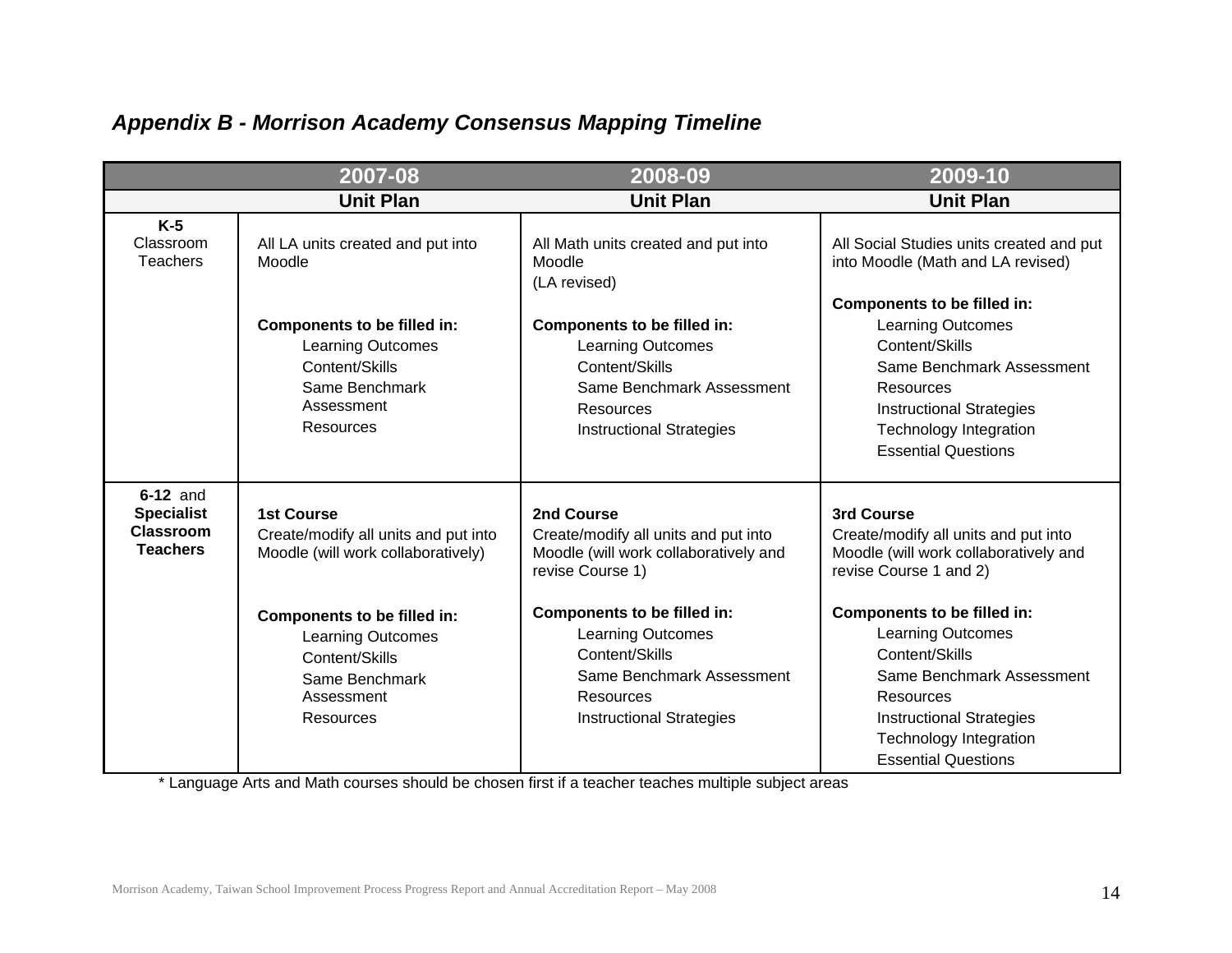# <span id="page-15-0"></span>*Appendix C Supplementary Data- Report D*

# **2007-2008 Accreditation by School Progress Summary**

*Required under 2006 ASP California (06)* 

# **ASP System-Wide Goal***:*

 *Improving student learning by developing a collaborative earning community which promotes articulation and reflection upon Morrison curriculum through the utilization of technology.* 

- 1. Improve student learning as demonstrated in our selected Vision for Our Learner (ESLR) target areas
- 2. Build staff capacity to develop a seamless, coherent curriculum through teacher articulation and reflection
- 3. Cultivate a collaborative learning community in which reflective inquiry is practiced to focus upon our students' learning (K-12)
- 4. Build staff capacity to utilize technology to support student learning.

# **Implementation of ASP Process Narrative**

### **Overview**

Laying a foundation during the  $2005-2006$  school year, all K - 12 Morrison faculty utilized ninety- minutes a month in common planning time (as outlined in Procedure 154) to study the issue of standards-based education using McREL resource *Implementing Standards in the Classroom* (McREL). Whole and half-day professional development days were also designed to build background knowledge and common expectations toward curriculum mapping, unit design, and using Moodle to store our lessons and units. While MCA has always been a close community, working through the changes required of moving toward designing and implementing a standards-based curriculum with aligned units required teachers, support staff, and administrators to come together and focus upon improving student learning as a team.

# **Modifications**

The ASP timeline created for our 2005/06 – 2008/09 ASP has been readjusted so often over the past few years, that our current timeline looks quite different from our earliest edition. Although our goals continue to be the same, the journey there has taken several twists and turns. System-wide ASP goals and timelines were modified again last year from teacher feedback to move away from designing individual classroom curriculum maps to system-wide collaborative grade-level/course unit plans (Appendix B). Embedded professional development time at all three regional campuses and two system-wide PD days allowed all K-5 teachers to work toward full (100%) completion of all Language Arts units, while 6-12 and specialist classroom teacher-teams created units for one specific course. All collaborative units include learning outcomes, content/skills, same benchmark assessments, and resources (Appendix B). All units were peer assessed and have either reached consensus or are undergoing minor revisions. By mid-May 2008 all completed units will be entered into Moodle. Through designing these standards-based units we can see that collaboration, learning, and school improvement have all happened within the meaningful context of *community.*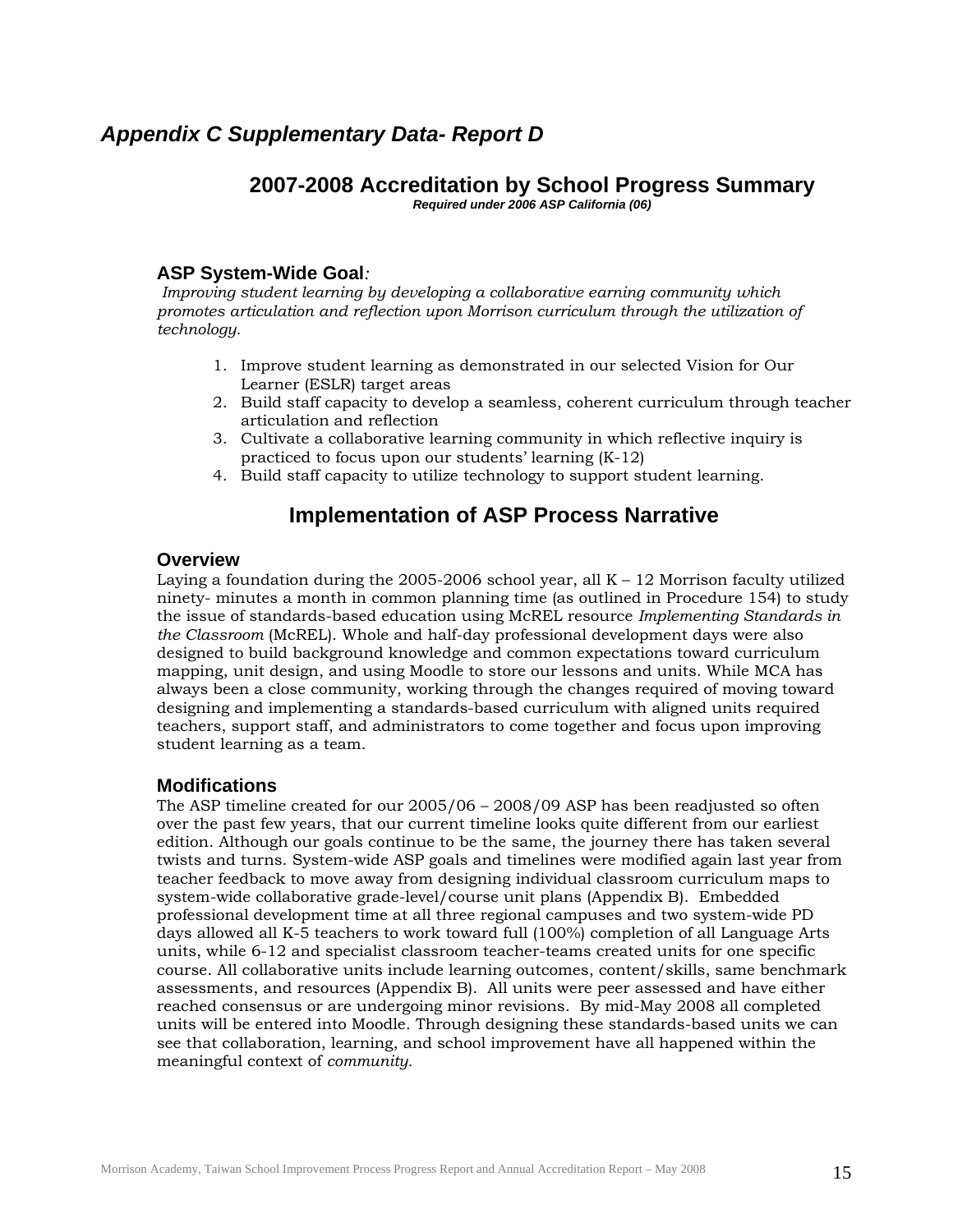### **Assessment and Analysis**

Both assessment and analysis of our ASP has been on-going as campus principals, curriculum coordinators, and team leaders work weekly with their teachers, providing excellent opportunities for collaboration and first-hand knowledge of how the process is progressing. Usually feedback is immediate regarding the Moodle templates that have been adopted, whether courses need to be refined, and where the trouble spots or concerns lie. Much of our work inputting the collaborative units into Moodle has been done together during embedded PD time; hence curriculum coordinators and technology support persons are available to support teachers with any technology difficulties on the spot.

Formal surveys monitoring the implementation stage focusing on stages of concern and overall perceptions of the process bi-annually – once in February and then in May. This data helps inform SAC's decision making toward next steps and modifications of our ASP timetable.

# **Assessment Narrative**

### **Goal 1**

Our VFOL (ESLR) school-wide assessments are firmly in place throughout the system with ongoing modifications to individual assessments based on teacher input. Baseline data over the past four years has been collected, and we are now in a position to look at trends and patterns enabling major stakeholders to make data-driven decisions regarding instructional strategies and activities, learning goals, and assessments in order to improve student learning. Next steps will include goal setting for increased student learning in the various VFOL categories based on reliable data. Also, once the collaborative units are in Moodle, teachers will be able to consider which VFOLs naturally fit into particular units.

# **Goal 2**

We expect to meet all our goals by mid-May, 2008:

- o 100% of all LA (except Grade 4), selected Math, Science, Social Studies, and specialist classes (PE, Fine Arts, etc.) are complete and contain learning goals, content/skills, same benchmark assessments, and resources.
- o 100% of all collaborative units are peer assessed, and consensus is reached on the common assessments and overall units.
- o 100% of all collaborative units are entered into our Moodle data base.

# **Goal 3**

The impact of working toward improving student learning within the context of community has long-reaching implications upon our Morrison professional learning community as we strive together to improve student learning. Next year a continuum describing what an authentic collaborative community looks like at various stages will take us to the next level toward becoming a more authentic and effective collaborative community.

# **Goal 4**

Building staff capacity to utilize technology to support student learning has seen great strides over the past three years. At the end of last year our curriculum mapping taskforce sent representatives to Seoul Foreign School in Korea to speak to teachers first hand regarding curriculum mapping and Rubicon Atlas as we were in the final stages of selecting a software program for our curriculum mapping needs. All Morrison teachers were also given access and embedded PD time to explore SFS and Taipei American School's Atlas Rubicon data base and examine their teachers' unit plans.